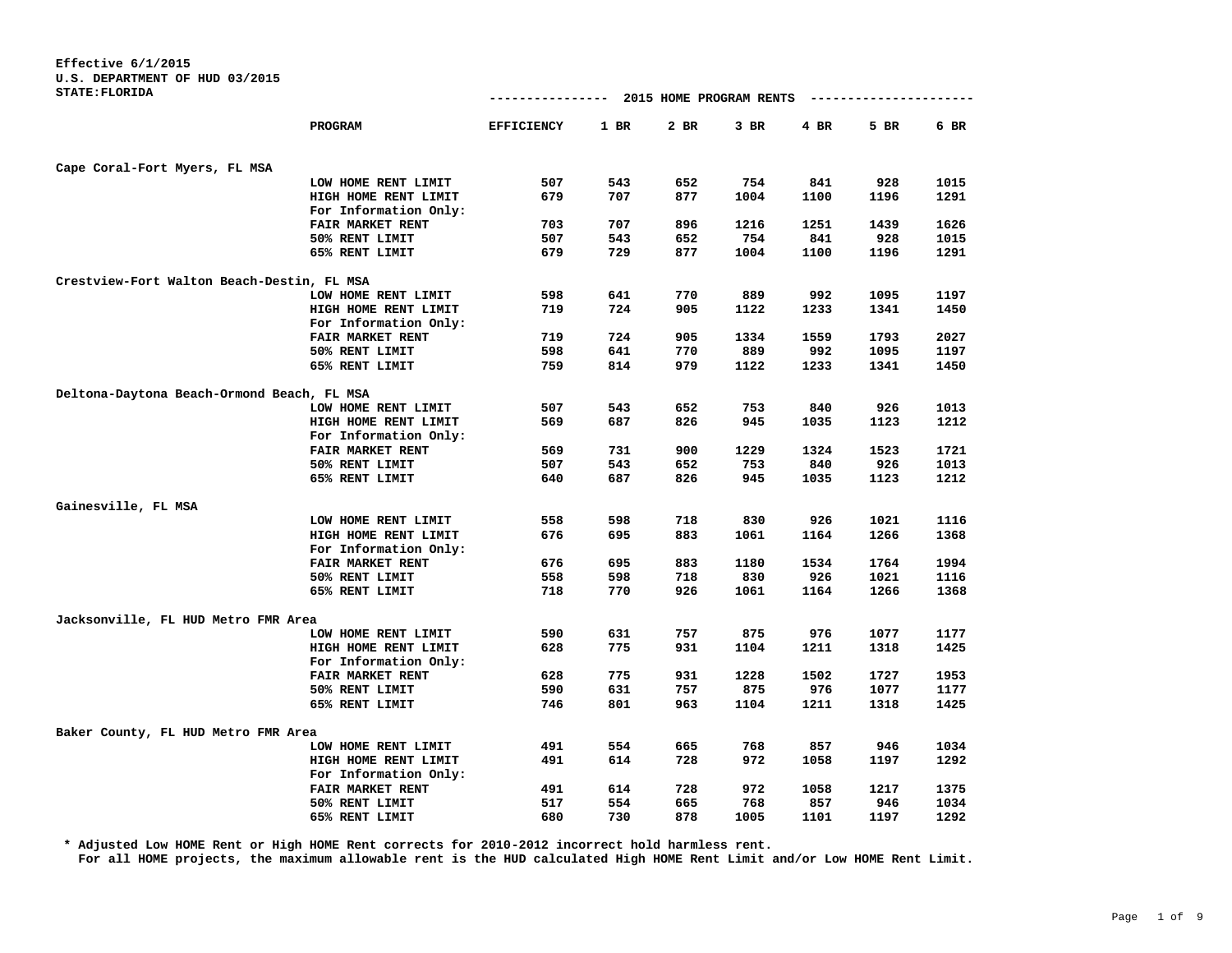| <b>STATE: FLORIDA</b>                             | 2015 HOME PROGRAM RENTS<br>---------------- |                   |      |             |      |      |      |      |  |  |
|---------------------------------------------------|---------------------------------------------|-------------------|------|-------------|------|------|------|------|--|--|
|                                                   | <b>PROGRAM</b>                              | <b>EFFICIENCY</b> | 1 BR | 2 BR        | 3 BR | 4 BR | 5 BR | 6 BR |  |  |
| Lakeland-Winter Haven, FL MSA                     |                                             |                   |      |             |      |      |      |      |  |  |
|                                                   | LOW HOME RENT LIMIT                         | 477               | 511  | 613         | 708  | 791  | 872  | 953  |  |  |
|                                                   | HIGH HOME RENT LIMIT                        | 601               | 641  | 777         | 888  | 971  | 1053 | 1135 |  |  |
|                                                   | For Information Only:                       |                   |      |             |      |      |      |      |  |  |
|                                                   | FAIR MARKET RENT                            | 637               | 641  | 830         | 1126 | 1370 | 1576 | 1781 |  |  |
|                                                   | 50% RENT LIMIT                              | 477               | 511  | 613         | 708  | 791  | 872  | 953  |  |  |
|                                                   | 65% RENT LIMIT                              | 601               | 646  | 777         | 888  | 971  | 1053 | 1135 |  |  |
| Fort Lauderdale, FL HUD Metro FMR Area            |                                             |                   |      |             |      |      |      |      |  |  |
|                                                   | LOW HOME RENT LIMIT                         | 627               | 671  | 806         | 931  | 1038 | 1146 | 1253 |  |  |
|                                                   | HIGH HOME RENT LIMIT                        | 764               | 871  | 1047        | 1201 | 1320 | 1438 | 1557 |  |  |
|                                                   | For Information Only:                       |                   |      |             |      |      |      |      |  |  |
|                                                   | <b>FAIR MARKET RENT</b>                     | 764               | 994  | 1263        | 1801 | 2237 | 2573 | 2908 |  |  |
|                                                   | 50% RENT LIMIT                              | 627               | 671  | 806         | 931  | 1038 | 1146 | 1253 |  |  |
|                                                   | 65% RENT LIMIT                              | 811               | 871  | 1047        | 1201 | 1320 | 1438 | 1557 |  |  |
|                                                   |                                             |                   |      |             |      |      |      |      |  |  |
| Miami-Miami Beach-Kendall, FL HUD Metro FMR Area  |                                             | 595               | 637  |             |      | 986  | 1088 | 1190 |  |  |
|                                                   | LOW HOME RENT LIMIT<br>HIGH HOME RENT LIMIT | 745               | 858  | 765<br>1032 | 884  |      | 1416 | 1532 |  |  |
|                                                   | For Information Only:                       |                   |      |             | 1183 | 1300 |      |      |  |  |
|                                                   | FAIR MARKET RENT                            | 745               | 907  | 1162        | 1594 | 1863 | 2142 | 2422 |  |  |
|                                                   | 50% RENT LIMIT                              | 595               | 637  | 765         | 884  | 986  | 1088 | 1190 |  |  |
|                                                   | 65% RENT LIMIT                              | 800               | 858  | 1032        | 1183 | 1300 | 1416 | 1532 |  |  |
|                                                   |                                             |                   |      |             |      |      |      |      |  |  |
| West Palm Beach-Boca Raton, FL HUD Metro FMR Area |                                             |                   |      |             |      |      |      |      |  |  |
|                                                   | LOW HOME RENT LIMIT                         | 633               | 678  | 813         | 940  | 1048 | 1157 | 1265 |  |  |
|                                                   | HIGH HOME RENT LIMIT                        | 752               | 861  | 1036        | 1189 | 1306 | 1422 | 1539 |  |  |
|                                                   | For Information Only:                       |                   |      |             |      |      |      |      |  |  |
|                                                   | FAIR MARKET RENT                            | 752               | 965  | 1206        | 1628 | 1945 | 2237 | 2529 |  |  |
|                                                   | 50% RENT LIMIT                              | 633               | 678  | 813         | 940  | 1048 | 1157 | 1265 |  |  |
|                                                   | 65% RENT LIMIT                              | 803               | 861  | 1036        | 1189 | 1306 | 1422 | 1539 |  |  |
| Naples-Marco Island, FL MSA                       |                                             |                   |      |             |      |      |      |      |  |  |
|                                                   | LOW HOME RENT LIMIT                         | 637               | 683  | 820         | 946  | 1056 | 1165 | 1274 |  |  |
|                                                   | HIGH HOME RENT LIMIT                        | 691               | 795  | 990         | 1196 | 1315 | 1432 | 1550 |  |  |
|                                                   | For Information Only:                       |                   |      |             |      |      |      |      |  |  |
|                                                   | FAIR MARKET RENT                            | 691               | 795  | 990         | 1293 | 1592 | 1831 | 2070 |  |  |
|                                                   | 50% RENT LIMIT                              | 637               | 683  | 820         | 946  | 1056 | 1165 | 1274 |  |  |
|                                                   | 65% RENT LIMIT                              | 809               | 868  | 1043        | 1196 | 1315 | 1432 | 1550 |  |  |
| North Port-Bradenton-Sarasota, FL MSA             |                                             |                   |      |             |      |      |      |      |  |  |
|                                                   | LOW HOME RENT LIMIT                         | 540               | 578  | 693         | 801  | 893  | 986  | 1078 |  |  |
|                                                   | HIGH HOME RENT LIMIT                        | 681*              | 731  | 879         | 1008 | 1105 | 1201 | 1296 |  |  |
|                                                   | For Information Only:                       |                   |      |             |      |      |      |      |  |  |
|                                                   | FAIR MARKET RENT                            | 675               | 750  | 960         | 1286 | 1511 | 1738 | 1964 |  |  |
|                                                   | 50% RENT LIMIT                              | 540               | 578  | 693         | 801  | 893  | 986  | 1078 |  |  |
|                                                   | 65% RENT LIMIT                              | 681               | 731  | 879         | 1008 | 1105 | 1201 | 1296 |  |  |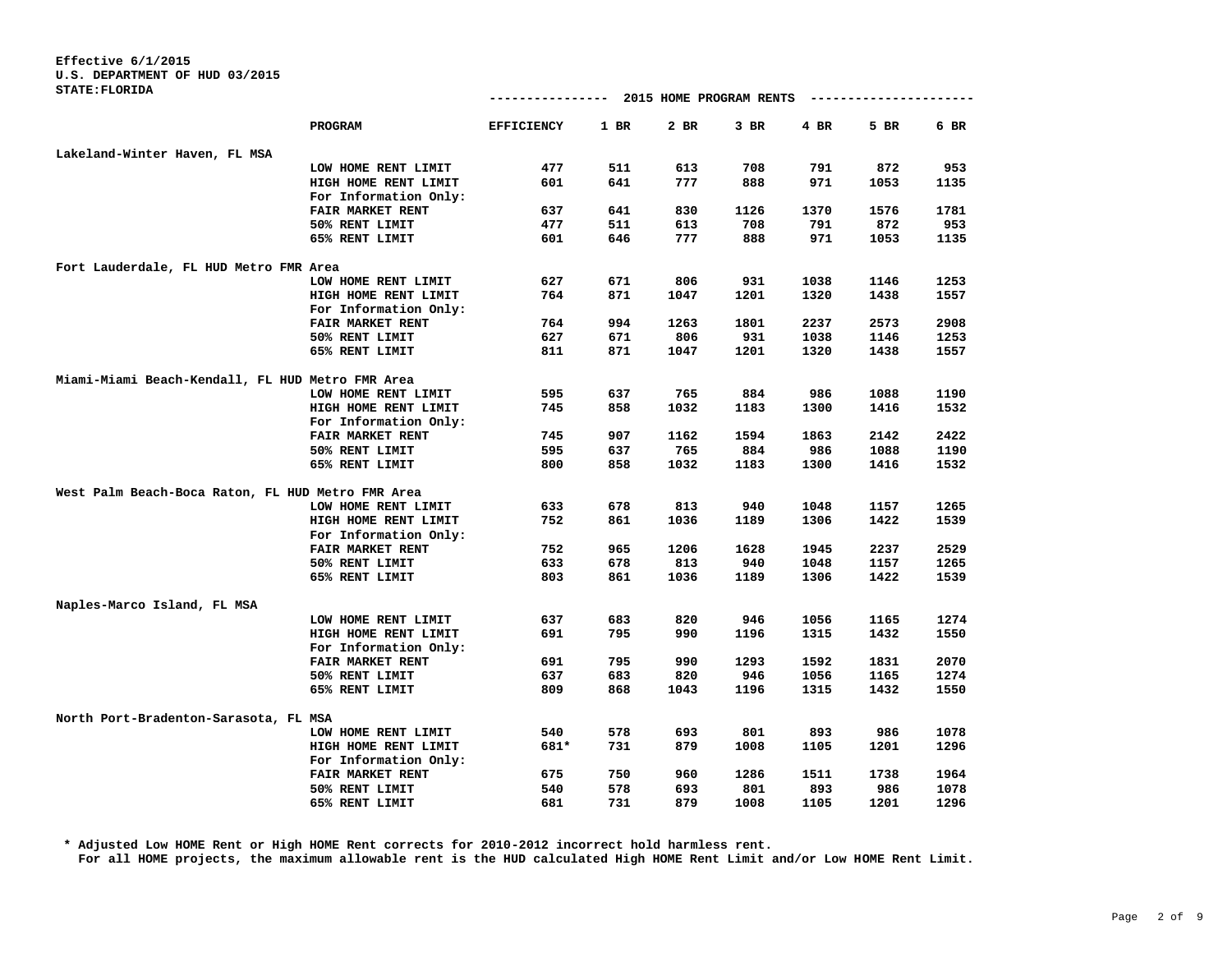|                                                  |                       |                   |        |      | 2015 HOME PROGRAM RENTS |        |      |      |
|--------------------------------------------------|-----------------------|-------------------|--------|------|-------------------------|--------|------|------|
|                                                  | PROGRAM               | <b>EFFICIENCY</b> | $1$ BR | 2 BR | $3$ BR                  | $4$ BR | 5 BR | 6 BR |
| Ocala, FL MSA                                    |                       |                   |        |      |                         |        |      |      |
|                                                  | LOW HOME RENT LIMIT   | 442               | 473    | 568  | 656                     | 732    | 808  | 883  |
|                                                  | HIGH HOME RENT LIMIT  | 504               | 596    | 718  | 820                     | 896    | 970  | 1044 |
|                                                  | For Information Only: |                   |        |      |                         |        |      |      |
|                                                  | FAIR MARKET RENT      | 504               | 625    | 783  | 1055                    | 1059   | 1218 | 1377 |
|                                                  | 50% RENT LIMIT        | 442               | 473    | 568  | 656                     | 732    | 808  | 883  |
|                                                  | 65% RENT LIMIT        | 555               | 596    | 718  | 820                     | 896    | 970  | 1044 |
| Orlando-Kissimmee-Sanford, FL MSA                |                       |                   |        |      |                         |        |      |      |
|                                                  | LOW HOME RENT LIMIT   | 512               | 548    | 658  | 760                     | 848    | 936  | 1023 |
|                                                  | HIGH HOME RENT LIMIT  | 671               | 721    | 867  | 992                     | 1088   | 1181 | 1275 |
|                                                  | For Information Only: |                   |        |      |                         |        |      |      |
|                                                  | FAIR MARKET RENT      | 707               | 836    | 997  | 1330                    | 1608   | 1849 | 2090 |
|                                                  | 50% RENT LIMIT        | 512               | 548    | 658  | 760                     | 848    | 936  | 1023 |
|                                                  | 65% RENT LIMIT        | 671               | 721    | 867  | 992                     | 1088   | 1181 | 1275 |
| Palm Bay-Melbourne-Titusville, FL MSA            |                       |                   |        |      |                         |        |      |      |
|                                                  | LOW HOME RENT LIMIT   | 542               | 581    | 697  | 805                     | 898    | 991  | 1083 |
|                                                  | HIGH HOME RENT LIMIT  | 542               | 709    | 878  | 1052                    | 1154   | 1255 | 1355 |
|                                                  | For Information Only: |                   |        |      |                         |        |      |      |
|                                                  | FAIR MARKET RENT      | 542               | 709    | 878  | 1216                    | 1446   | 1663 | 1880 |
|                                                  | 50% RENT LIMIT        | 542               | 581    | 697  | 805                     | 898    | 991  | 1083 |
|                                                  | 65% RENT LIMIT        | 711               | 763    | 918  | 1052                    | 1154   | 1255 | 1355 |
| Palm Coast, FL MSA                               |                       |                   |        |      |                         |        |      |      |
|                                                  | LOW HOME RENT LIMIT   | 528               | 566    | 678  | 784                     | 875    | 965  | 1055 |
|                                                  | HIGH HOME RENT LIMIT  | 640               | 716    | 861  | 985                     | 1080   | 1173 | 1266 |
|                                                  | For Information Only: |                   |        |      |                         |        |      |      |
|                                                  | FAIR MARKET RENT      | 640               | 717    | 935  | 1217                    | 1336   | 1536 | 1737 |
|                                                  | 50% RENT LIMIT        | 528               | 566    | 678  | 784                     | 875    | 965  | 1055 |
|                                                  | 65% RENT LIMIT        | 666               | 716    | 861  | 985                     | 1080   | 1173 | 1266 |
| Panama City-Lynn Haven-Panama City Beach, FL MSA |                       |                   |        |      |                         |        |      |      |
|                                                  | LOW HOME RENT LIMIT   | 521               | 558    | 670  | 773                     | 863    | 952  | 1041 |
|                                                  | HIGH HOME RENT LIMIT  | 698               | 747    | 886  | 1032                    | 1133   | 1231 | 1329 |
|                                                  | For Information Only: |                   |        |      |                         |        |      |      |
|                                                  | FAIR MARKET RENT      | 703               | 747    | 886  | 1206                    | 1524   | 1753 | 1981 |
|                                                  | 50% RENT LIMIT        | 521               | 558    | 670  | 773                     | 863    | 952  | 1041 |
|                                                  | 65% RENT LIMIT        | 698               | 749    | 901  | 1032                    | 1133   | 1231 | 1329 |
| Pensacola-Ferry Pass-Brent, FL MSA               |                       |                   |        |      |                         |        |      |      |
|                                                  | LOW HOME RENT LIMIT   | 541               | 580    | 696  | 803                     | 896    | 989  | 1081 |
|                                                  | HIGH HOME RENT LIMIT  | 613               | 698    | 828  | 1012                    | 1109   | 1205 | 1301 |
|                                                  | For Information Only: |                   |        |      |                         |        |      |      |
|                                                  | FAIR MARKET RENT      | 613               | 698    | 828  | 1116                    | 1448   | 1665 | 1882 |
|                                                  | 50% RENT LIMIT        | 541               | 580    | 696  | 803                     | 896    | 989  | 1081 |
|                                                  | 65% RENT LIMIT        | 684               | 734    | 883  | 1012                    | 1109   | 1205 | 1301 |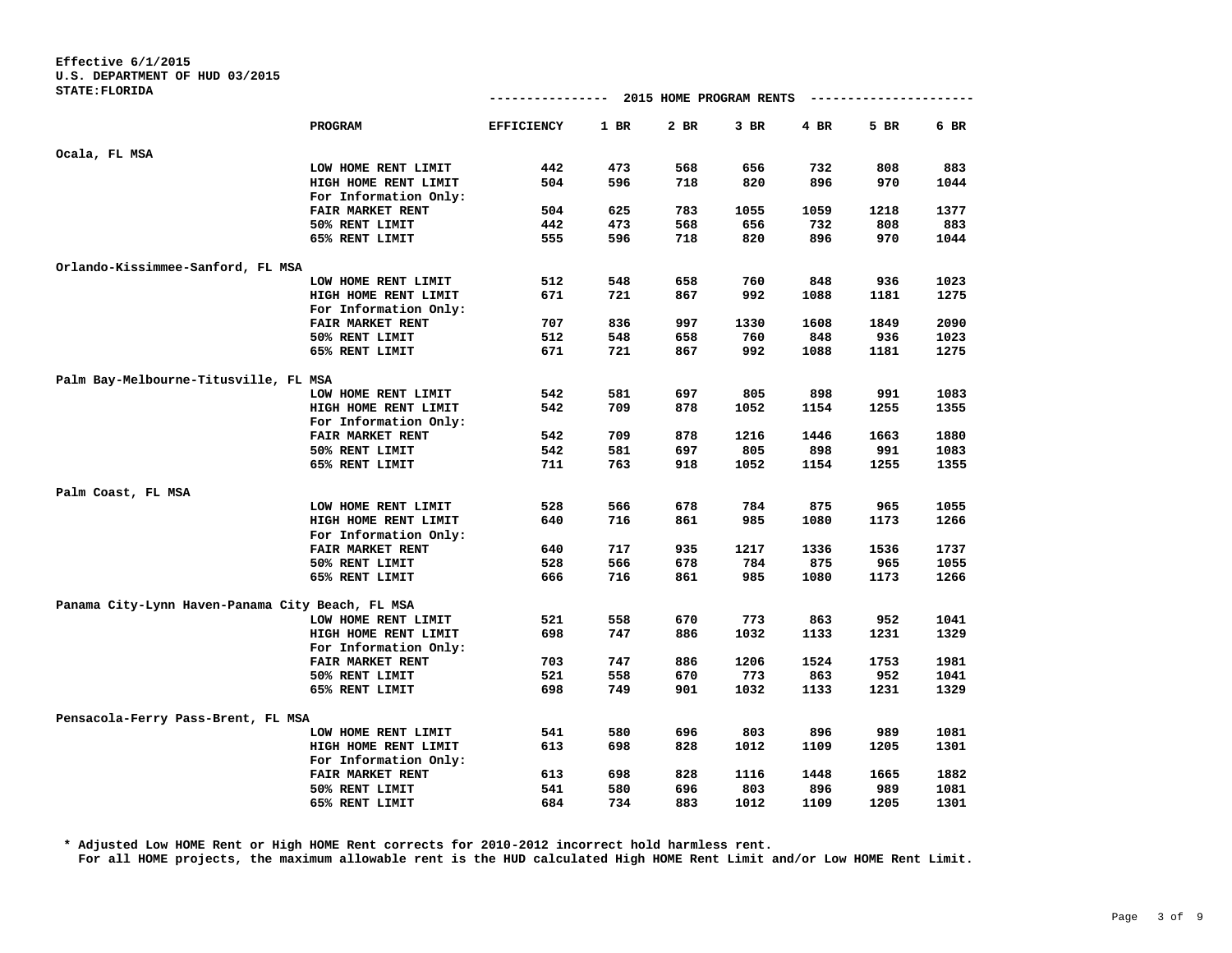|                                         |                       |                   |        |      | 2015 HOME PROGRAM RENTS |        |      |      |
|-----------------------------------------|-----------------------|-------------------|--------|------|-------------------------|--------|------|------|
|                                         | PROGRAM               | <b>EFFICIENCY</b> | $1$ BR | 2 BR | $3$ BR                  | $4$ BR | 5 BR | 6 BR |
| Port St. Lucie, FL MSA                  |                       |                   |        |      |                         |        |      |      |
|                                         | LOW HOME RENT LIMIT   | 498               | 534    | 641  | 741                     | 827    | 912  | 997  |
|                                         | HIGH HOME RENT LIMIT  | 666               | 716    | 861  | 985                     | 1080   | 1173 | 1266 |
|                                         | For Information Only: |                   |        |      |                         |        |      |      |
|                                         | FAIR MARKET RENT      | 684               | 758    | 939  | 1291                    | 1522   | 1750 | 1979 |
|                                         | 50% RENT LIMIT        | 498               | 534    | 641  | 741                     | 827    | 912  | 997  |
|                                         | 65% RENT LIMIT        | 666               | 716    | 861  | 985                     | 1080   | 1173 | 1266 |
| Punta Gorda, FL MSA                     |                       |                   |        |      |                         |        |      |      |
|                                         | LOW HOME RENT LIMIT   | 508               | 548    | 657  | 759                     | 847    | 935  | 1022 |
|                                         | HIGH HOME RENT LIMIT  | 508               | 669    | 842  | 964                     | 1055   | 1146 | 1236 |
|                                         | For Information Only: |                   |        |      |                         |        |      |      |
|                                         | FAIR MARKET RENT      | 508               | 669    | 854  | 1213                    | 1217   | 1400 | 1582 |
|                                         | 50% RENT LIMIT        | 511               | 548    | 657  | 759                     | 847    | 935  | 1022 |
|                                         | 65% RENT LIMIT        | 651               | 699    | 842  | 964                     | 1055   | 1146 | 1236 |
|                                         |                       |                   |        |      |                         |        |      |      |
| Sebastian-Vero Beach, FL MSA            |                       |                   |        |      |                         |        |      |      |
|                                         | LOW HOME RENT LIMIT   | 507               | 543    | 652  | 753                     | 840    | 926  | 1013 |
|                                         | HIGH HOME RENT LIMIT  | $565*$            | 669*   | 821  | 945                     | 1035   | 1123 | 1212 |
|                                         | For Information Only: |                   |        |      |                         |        |      |      |
|                                         | FAIR MARKET RENT      | 532               | 659    | 821  | 1104                    | 1109   | 1275 | 1442 |
|                                         | 50% RENT LIMIT        | 507               | 543    | 652  | 753                     | 840    | 926  | 1013 |
|                                         | 65% RENT LIMIT        | 640               | 687    | 826  | 945                     | 1035   | 1123 | 1212 |
| Tallahassee, FL HUD Metro FMR Area      |                       |                   |        |      |                         |        |      |      |
|                                         | LOW HOME RENT LIMIT   | 570               | 610    | 732  | 846                     | 945    | 1042 | 1139 |
|                                         | HIGH HOME RENT LIMIT  | 705               | 749    | 905  | 1113                    | 1223   | 1330 | 1438 |
|                                         | For Information Only: |                   |        |      |                         |        |      |      |
|                                         | FAIR MARKET RENT      | 705               | 749    | 905  | 1160                    | 1578   | 1815 | 2051 |
|                                         | 50% RENT LIMIT        | 570               | 610    | 732  | 846                     | 945    | 1042 | 1139 |
|                                         | 65% RENT LIMIT        | 753               | 808    | 971  | 1113                    | 1223   | 1330 | 1438 |
| Wakulla County, FL HUD Metro FMR Area   |                       |                   |        |      |                         |        |      |      |
|                                         | LOW HOME RENT LIMIT   | 580               | 584    | 752  | 868                     | 968    | 1069 | 1169 |
|                                         | HIGH HOME RENT LIMIT  | 580               | 584    | 790  | 1065                    | 1276   | 1389 | 1502 |
|                                         | For Information Only: |                   |        |      |                         |        |      |      |
|                                         | FAIR MARKET RENT      | 580               | 584    | 790  | 1065                    | 1399   | 1609 | 1819 |
|                                         | 50% RENT LIMIT        | 585               | 626    | 752  | 868                     | 968    | 1069 | 1169 |
|                                         | 65% RENT LIMIT        | 785               | 843    | 1013 | 1161                    | 1276   | 1389 | 1502 |
| Tampa-St. Petersburg-Clearwater, FL MSA |                       |                   |        |      |                         |        |      |      |
|                                         | LOW HOME RENT LIMIT   | 516               | 553    | 663  | 767                     | 856    | 944  | 1032 |
|                                         | HIGH HOME RENT LIMIT  | 610               | 721    | 867  | 994                     | 1089   | 1182 | 1277 |
|                                         | For Information Only: |                   |        |      |                         |        |      |      |
|                                         | FAIR MARKET RENT      | 610               | 765    | 959  | 1280                    | 1533   | 1763 | 1993 |
|                                         | 50% RENT LIMIT        | 516               | 553    | 663  | 767                     | 856    | 944  | 1032 |
|                                         | 65% RENT LIMIT        | 671               | 721    | 867  | 994                     | 1089   | 1182 | 1277 |
|                                         |                       |                   |        |      |                         |        |      |      |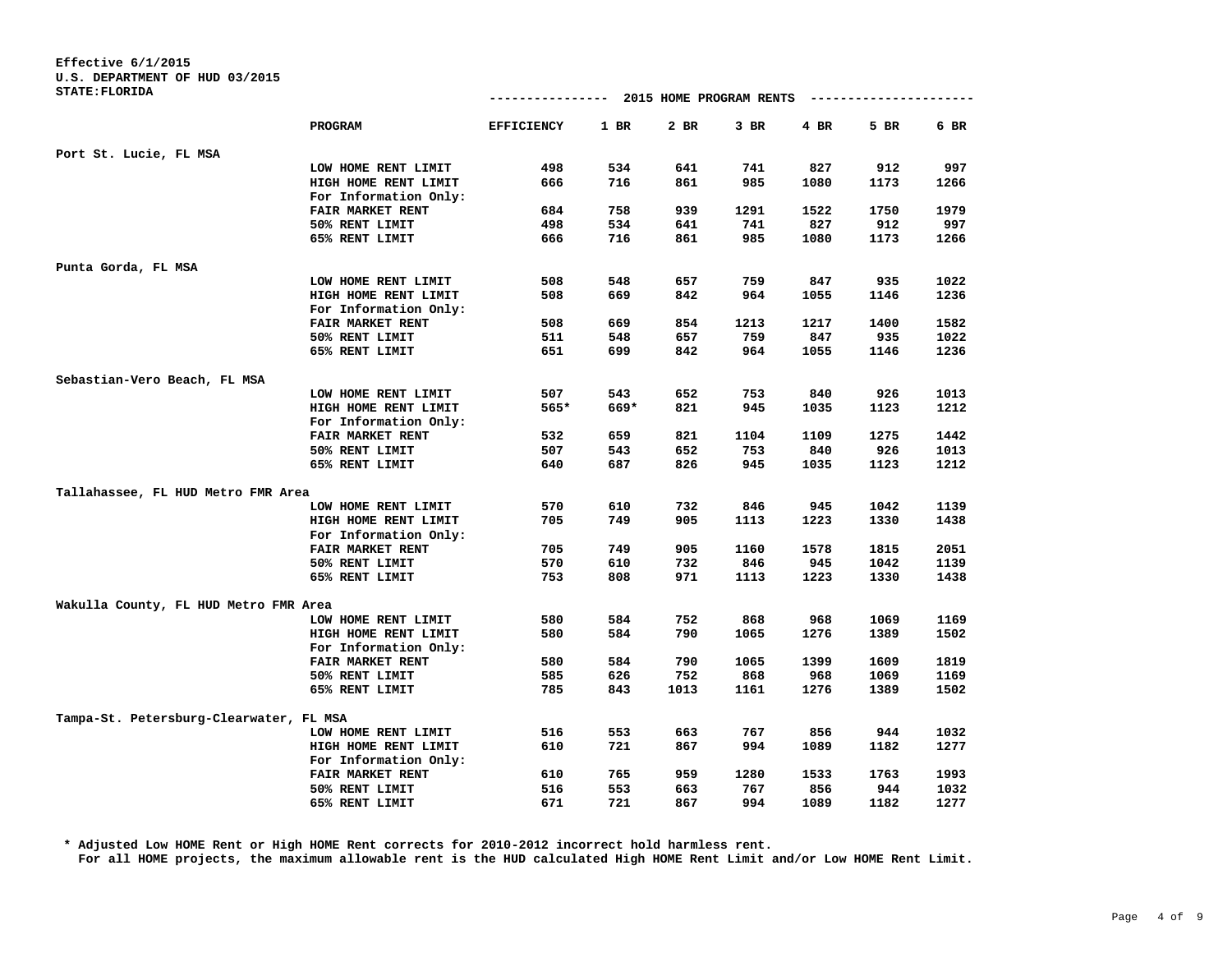# **Effective 6/1/2015**

| U.S. DEPARTMENT OF HUD 03/2015 |  |  |
|--------------------------------|--|--|
| <b>STATE:FLORIDA</b>           |  |  |

| STATE: FLORIDA      |                       | ----------------  |        | 2015 HOME PROGRAM RENTS |        |      | ------------ |      |
|---------------------|-----------------------|-------------------|--------|-------------------------|--------|------|--------------|------|
|                     | PROGRAM               | <b>EFFICIENCY</b> | $1$ BR | $2$ BR                  | $3$ BR | 4 BR | 5 BR         | 6 BR |
| Bradford County, FL |                       |                   |        |                         |        |      |              |      |
|                     | LOW HOME RENT LIMIT   | 455               | 487    | 585                     | 675    | 753  | 831          | 908  |
|                     | HIGH HOME RENT LIMIT  | 519               | 542    | 643                     | 896    | 951  | 1062         | 1145 |
|                     | For Information Only: |                   |        |                         |        |      |              |      |
|                     | FAIR MARKET RENT      | 519               | 542    | 643                     | 948    | 951  | 1094         | 1236 |
|                     | 50% RENT LIMIT        | 455               | 487    | 585                     | 675    | 753  | 831          | 908  |
|                     | 65% RENT LIMIT        | 606               | 651    | 783                     | 896    | 980  | 1062         | 1145 |
| Calhoun County, FL  |                       |                   |        |                         |        |      |              |      |
|                     | LOW HOME RENT LIMIT   | 420               | 450    | 540                     | 624    | 696  | 768          | 840  |
|                     | HIGH HOME RENT LIMIT  | 519               | 533    | 643                     | 799    | 871  | 942          | 1014 |
|                     | For Information Only: |                   |        |                         |        |      |              |      |
|                     | FAIR MARKET RENT      | 519               | 533    | 643                     | 801    | 905  | 1041         | 1177 |
|                     | 50% RENT LIMIT        | 420               | 450    | 540                     | 624    | 696  | 768          | 840  |
|                     | 65% RENT LIMIT        | 540               | 580    | 698                     | 799    | 871  | 942          | 1014 |
| Citrus County, FL   |                       |                   |        |                         |        |      |              |      |
|                     | LOW HOME RENT LIMIT   | 423               | 454    | 545                     | 629    | 702  | 775          | 847  |
|                     | HIGH HOME RENT LIMIT  | 540               | 580    | 698                     | 799    | 871  | 942          | 1014 |
|                     | For Information Only: |                   |        |                         |        |      |              |      |
|                     | FAIR MARKET RENT      | 600               | 604    | 770                     | 1020   | 1270 | 1461         | 1651 |
|                     | 50% RENT LIMIT        | 423               | 454    | 545                     | 629    | 702  | 775          | 847  |
|                     | 65% RENT LIMIT        | 540               | 580    | 698                     | 799    | 871  | 942          | 1014 |
| Columbia County, FL |                       |                   |        |                         |        |      |              |      |
|                     | LOW HOME RENT LIMIT   | 431               | 461    | 553                     | 640    | 713  | 788          | 861  |
|                     | HIGH HOME RENT LIMIT  | 480               | 580    | 698                     | 799    | 871  | 942          | 1014 |
|                     | For Information Only: |                   |        |                         |        |      |              |      |
|                     | FAIR MARKET RENT      | 480               | 620    | 747                     | 1101   | 1323 | 1521         | 1720 |
|                     | 50% RENT LIMIT        | 431               | 461    | 553                     | 640    | 713  | 788          | 861  |
|                     | 65% RENT LIMIT        | 540               | 580    | 698                     | 799    | 871  | 942          | 1014 |
| DeSoto County, FL   |                       |                   |        |                         |        |      |              |      |
|                     | LOW HOME RENT LIMIT   | 420               | 450    | 540                     | 624    | 696  | 768          | 840  |
|                     | HIGH HOME RENT LIMIT  | 532               | 555    | 658                     | 799    | 871  | 942          | 1014 |
|                     | For Information Only: |                   |        |                         |        |      |              |      |
|                     | FAIR MARKET RENT      | 532               | 555    | 658                     | 898    | 901  | 1036         | 1171 |
|                     | 50% RENT LIMIT        | 420               | 450    | 540                     | 624    | 696  | 768          | 840  |
|                     | 65% RENT LIMIT        | 540               | 580    | 698                     | 799    | 871  | 942          | 1014 |
| Dixie County, FL    |                       |                   |        |                         |        |      |              |      |
|                     | LOW HOME RENT LIMIT   | 436               | 467    | 561                     | 647    | 722  | 797          | 871  |
|                     | HIGH HOME RENT LIMIT  | 519               | 542    | 643                     | 857    | 936  | 1015         | 1093 |
|                     | For Information Only: |                   |        |                         |        |      |              |      |
|                     | FAIR MARKET RENT      | 519               | 542    | 643                     | 939    | 942  | 1083         | 1225 |
|                     | 50% RENT LIMIT        | 436               | 467    | 561                     | 647    | 722  | 797          | 871  |
|                     | 65% RENT LIMIT        | 580               | 623    | 749                     | 857    | 936  | 1015         | 1093 |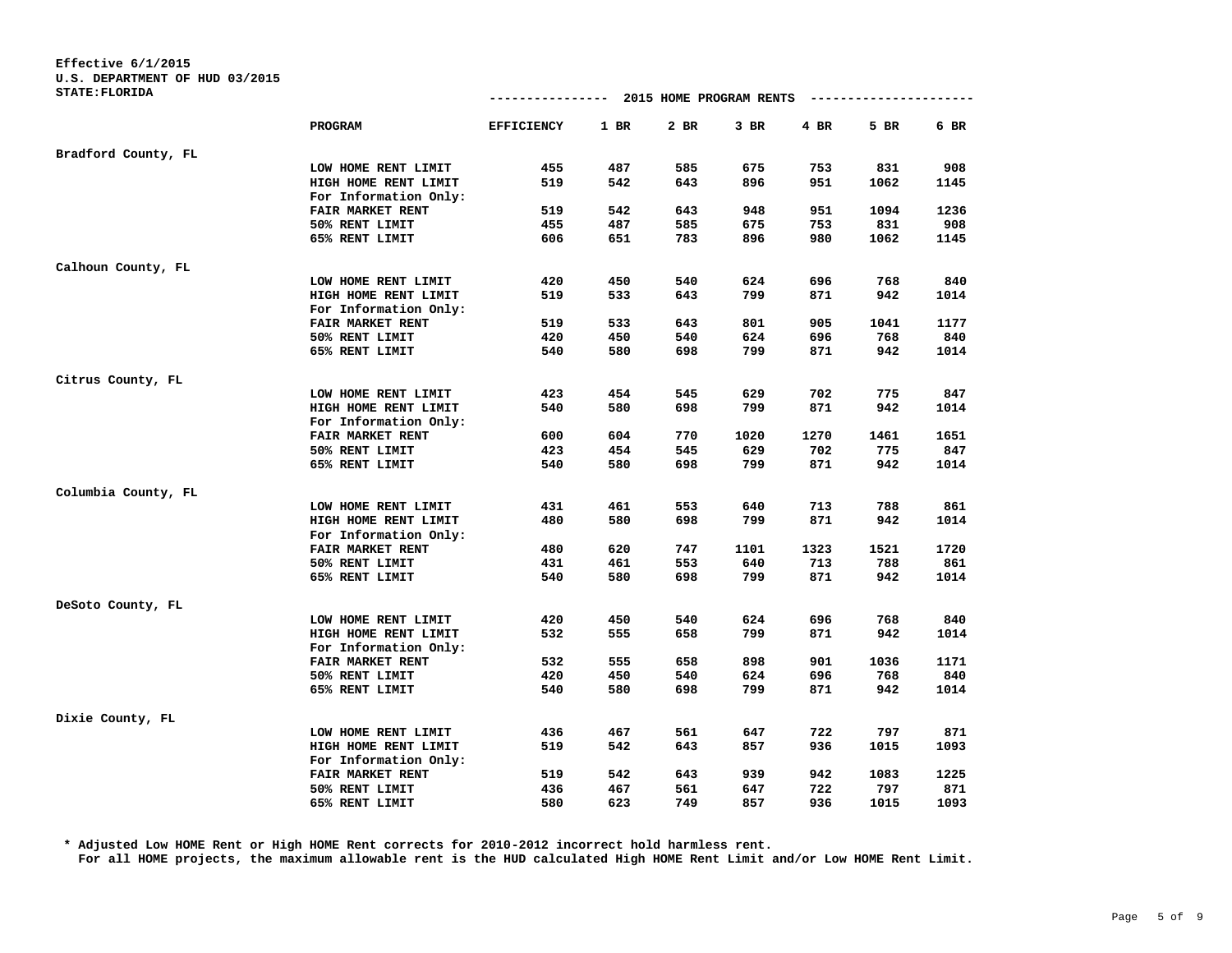# **Effective 6/1/2015 U.S. DEPARTMENT OF HUD 03/2015**

| <b>STATE:FLORIDA</b> |  |
|----------------------|--|
|                      |  |

|                     |                         | ----------------  |      |      | 2015 HOME PROGRAM RENTS |      | ---------------- |      |
|---------------------|-------------------------|-------------------|------|------|-------------------------|------|------------------|------|
|                     | PROGRAM                 | <b>EFFICIENCY</b> | 1 BR | 2 BR | $3$ BR                  | 4 BR | 5 BR             | 6 BR |
| Franklin County, FL |                         |                   |      |      |                         |      |                  |      |
|                     | LOW HOME RENT LIMIT     | 450               | 482  | 578  | 668                     | 746  | 823              | 899  |
|                     | HIGH HOME RENT LIMIT    | 576               | 601  | 713  | 885                     | 969  | 1050             | 1131 |
|                     | For Information Only:   |                   |      |      |                         |      |                  |      |
|                     | FAIR MARKET RENT        | 576               | 601  | 713  | 1051                    | 1054 | 1212             | 1370 |
|                     | 50% RENT LIMIT          | 450               | 482  | 578  | 668                     | 746  | 823              | 899  |
|                     | 65% RENT LIMIT          | 599               | 643  | 774  | 885                     | 969  | 1050             | 1131 |
| Glades County, FL   |                         |                   |      |      |                         |      |                  |      |
|                     | LOW HOME RENT LIMIT     | 425               | 455  | 546  | 630                     | 703  | 776              | 848  |
|                     | HIGH HOME RENT LIMIT    | 540               | 580  | 698  | 799                     | 871  | 942              | 1014 |
|                     | For Information Only:   |                   |      |      |                         |      |                  |      |
|                     | <b>FAIR MARKET RENT</b> | 623               | 627  | 812  | 1054                    | 1143 | 1314             | 1486 |
|                     | 50% RENT LIMIT          | 425               | 455  | 546  | 630                     | 703  | 776              | 848  |
|                     | 65% RENT LIMIT          | 540               | 580  | 698  | 799                     | 871  | 942              | 1014 |
| Gulf County, FL     |                         |                   |      |      |                         |      |                  |      |
|                     | LOW HOME RENT LIMIT     | 451               | 483  | 580  | 670                     | 747  | 824              | 901  |
|                     | HIGH HOME RENT LIMIT    | 566               | 592  | 702  | 837                     | 915  | 991              | 1067 |
|                     | For Information Only:   |                   |      |      |                         |      |                  |      |
|                     | FAIR MARKET RENT        | 567               | 592  | 702  | 1034                    | 1038 | 1194             | 1349 |
|                     | 50% RENT LIMIT          | 451               | 483  | 580  | 670                     | 747  | 824              | 901  |
|                     | 65% RENT LIMIT          | 566               | 608  | 732  | 837                     | 915  | 991              | 1067 |
| Hamilton County, FL |                         |                   |      |      |                         |      |                  |      |
|                     | LOW HOME RENT LIMIT     | 446               | 478  | 573  | 663                     | 740  | 816              | 892  |
|                     | HIGH HOME RENT LIMIT    | 519               | 533  | 643  | 801                     | 915  | 991              | 1067 |
|                     | For Information Only:   |                   |      |      |                         |      |                  |      |
|                     | FAIR MARKET RENT        | 519               | 533  | 643  | 801                     | 940  | 1081             | 1222 |
|                     | 50% RENT LIMIT          | 446               | 478  | 573  | 663                     | 740  | 816              | 892  |
|                     | 65% RENT LIMIT          | 566               | 608  | 732  | 837                     | 915  | 991              | 1067 |
| Hardee County, FL   |                         |                   |      |      |                         |      |                  |      |
|                     | LOW HOME RENT LIMIT     | 420               | 450  | 540  | 624                     | 696  | 768              | 840  |
|                     | HIGH HOME RENT LIMIT    | 534               | 544  | 661  | 799                     | 871  | 942              | 1014 |
|                     | For Information Only:   |                   |      |      |                         |      |                  |      |
|                     | FAIR MARKET RENT        | 534               | 544  | 661  | 823                     | 883  | 1015             | 1148 |
|                     | 50% RENT LIMIT          | 420               | 450  | 540  | 624                     | 696  | 768              | 840  |
|                     | 65% RENT LIMIT          | 540               | 580  | 698  | 799                     | 871  | 942              | 1014 |
| Hendry County, FL   |                         |                   |      |      |                         |      |                  |      |
|                     | LOW HOME RENT LIMIT     | 420               | 450  | 540  | 624                     | 696  | 768              | 840  |
|                     | HIGH HOME RENT LIMIT    | 540               | 560  | 698  | 799                     | 871  | 942              | 1014 |
|                     | For Information Only:   |                   |      |      |                         |      |                  |      |
|                     | FAIR MARKET RENT        | 556               | 560  | 757  | 998                     | 1151 | 1324             | 1496 |
|                     | 50% RENT LIMIT          | 420               | 450  | 540  | 624                     | 696  | 768              | 840  |
|                     | 65% RENT LIMIT          | 540               | 580  | 698  | 799                     | 871  | 942              | 1014 |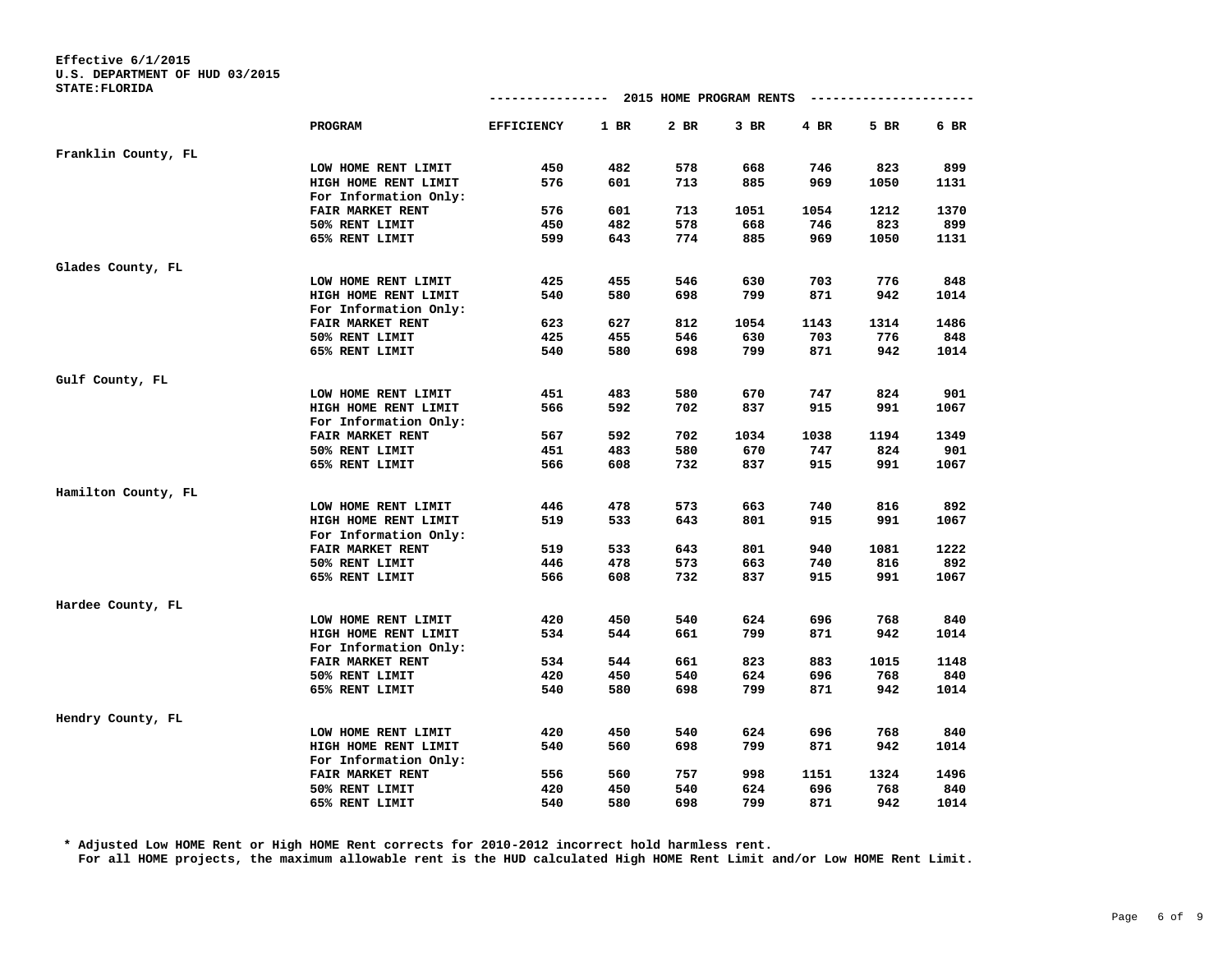## **Effective 6/1/2015 U.S. DEPARTMENT OF HUD 03/2015**

| <b>STATE: FLORIDA</b> |  |
|-----------------------|--|
|                       |  |

|                      |                       | ----------------  |      |      | 2015 HOME PROGRAM RENTS |      | ----------------- |      |
|----------------------|-----------------------|-------------------|------|------|-------------------------|------|-------------------|------|
|                      | PROGRAM               | <b>EFFICIENCY</b> | 1 BR | 2 BR | 3 BR                    | 4 BR | 5 BR              | 6 BR |
| Highlands County, FL |                       |                   |      |      |                         |      |                   |      |
|                      | LOW HOME RENT LIMIT   | 420               | 450  | 540  | 624                     | 696  | 768               | 840  |
|                      | HIGH HOME RENT LIMIT  | 540               | 575  | 698  | 799                     | 871  | 942               | 1014 |
|                      | For Information Only: |                   |      |      |                         |      |                   |      |
|                      | FAIR MARKET RENT      | 571               | 575  | 726  | 1070                    | 1073 | 1234              | 1395 |
|                      | 50% RENT LIMIT        | 420               | 450  | 540  | 624                     | 696  | 768               | 840  |
|                      | 65% RENT LIMIT        | 540               | 580  | 698  | 799                     | 871  | 942               | 1014 |
| Holmes County, FL    |                       |                   |      |      |                         |      |                   |      |
|                      | LOW HOME RENT LIMIT   | 420               | 450  | 540  | 624                     | 696  | 768               | 840  |
|                      | HIGH HOME RENT LIMIT  | 519               | 542  | 643  | 799                     | 871  | 942               | 1014 |
|                      | For Information Only: |                   |      |      |                         |      |                   |      |
|                      | FAIR MARKET RENT      | 519               | 542  | 643  | 881                     | 905  | 1041              | 1177 |
|                      | 50% RENT LIMIT        | 420               | 450  | 540  | 624                     | 696  | 768               | 840  |
|                      | 65% RENT LIMIT        | 540               | 580  | 698  | 799                     | 871  | 942               | 1014 |
| Jackson County, FL   |                       |                   |      |      |                         |      |                   |      |
|                      | LOW HOME RENT LIMIT   | 478               | 513  | 616  | 711                     | 793  | 876               | 957  |
|                      | HIGH HOME RENT LIMIT  | 519               | 539  | 643  | 801                     | 999  | 1107              | 1194 |
|                      | For Information Only: |                   |      |      |                         |      |                   |      |
|                      | FAIR MARKET RENT      | 519               | 539  | 643  | 801                     | 999  | 1149              | 1299 |
|                      | 50% RENT LIMIT        | 478               | 513  | 616  | 711                     | 793  | 876               | 957  |
|                      | 65% RENT LIMIT        | 631               | 678  | 814  | 932                     | 1020 | 1107              | 1194 |
| Lafayette County, FL |                       |                   |      |      |                         |      |                   |      |
|                      | LOW HOME RENT LIMIT   | 500               | 533  | 642  | 742                     | 828  | 914               | 999  |
|                      | HIGH HOME RENT LIMIT  | 519               | 533  | 643  | 801                     | 905  | 1041              | 1177 |
|                      | For Information Only: |                   |      |      |                         |      |                   |      |
|                      | FAIR MARKET RENT      | 519               | 533  | 643  | 801                     | 905  | 1041              | 1177 |
|                      | 50% RENT LIMIT        | 500               | 535  | 642  | 742                     | 828  | 914               | 999  |
|                      | 65% RENT LIMIT        | 669               | 718  | 863  | 988                     | 1083 | 1176              | 1270 |
| Levy County, FL      |                       |                   |      |      |                         |      |                   |      |
|                      | LOW HOME RENT LIMIT   | 420               | 450  | 540  | 624                     | 696  | 768               | 840  |
|                      | HIGH HOME RENT LIMIT  | 531               | 542  | 657  | 799                     | 871  | 942               | 1014 |
|                      | For Information Only: |                   |      |      |                         |      |                   |      |
|                      | FAIR MARKET RENT      | 531               | 542  | 657  | 915                     | 1164 | 1339              | 1513 |
|                      | 50% RENT LIMIT        | 420               | 450  | 540  | 624                     | 696  | 768               | 840  |
|                      | 65% RENT LIMIT        | 540               | 580  | 698  | 799                     | 871  | 942               | 1014 |
| Liberty County, FL   |                       |                   |      |      |                         |      |                   |      |
|                      | LOW HOME RENT LIMIT   | 496               | 531  | 638  | 737                     | 822  | 908               | 992  |
|                      | HIGH HOME RENT LIMIT  | 519               | 533  | 643  | 926                     | 951  | 1094              | 1186 |
|                      | For Information Only: |                   |      |      |                         |      |                   |      |
|                      | FAIR MARKET RENT      | 519               | 533  | 643  | 948                     | 951  | 1094              | 1236 |
|                      | 50% RENT LIMIT        | 496               | 531  | 638  | 737                     | 822  | 908               | 992  |
|                      | 65% RENT LIMIT        | 626               | 673  | 809  | 926                     | 1014 | 1100              | 1186 |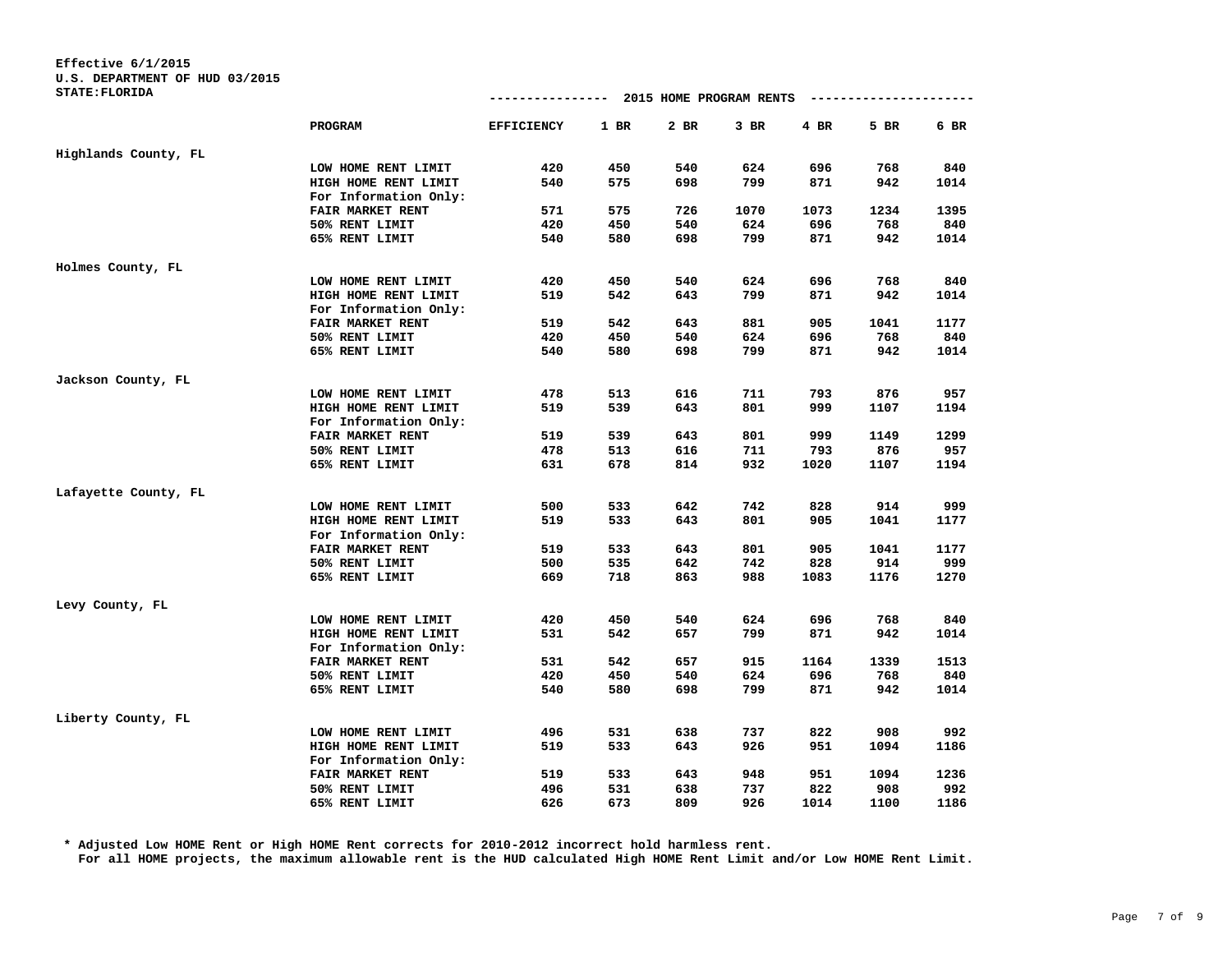## **Effective 6/1/2015**

**U.S. DEPARTMENT OF HUD 03/2015** 

**STATE:FLORIDA**

|                       |                         | ---------------- 2015 HOME PROGRAM RENTS |        |        |        |      | ------------------- |      |
|-----------------------|-------------------------|------------------------------------------|--------|--------|--------|------|---------------------|------|
|                       | PROGRAM                 | <b>EFFICIENCY</b>                        | $1$ BR | $2$ BR | $3$ BR | 4 BR | 5 BR                | 6 BR |
| Madison County, FL    |                         |                                          |        |        |        |      |                     |      |
|                       | LOW HOME RENT LIMIT     | 421                                      | 451    | 541    | 625    | 697  | 770                 | 841  |
|                       | HIGH HOME RENT LIMIT    | 519                                      | 533    | 643    | 799    | 871  | 942                 | 1014 |
|                       | For Information Only:   |                                          |        |        |        |      |                     |      |
|                       | FAIR MARKET RENT        | 519                                      | 533    | 643    | 948    | 1066 | 1226                | 1386 |
|                       | 50% RENT LIMIT          | 421                                      | 451    | 541    | 625    | 697  | 770                 | 841  |
|                       | 65% RENT LIMIT          | 540                                      | 580    | 698    | 799    | 871  | 942                 | 1014 |
| Monroe County, FL     |                         |                                          |        |        |        |      |                     |      |
|                       | LOW HOME RENT LIMIT     | 765                                      | 819    | 982    | 1135   | 1266 | 1397                | 1527 |
|                       | HIGH HOME RENT LIMIT    | 973                                      | 1044   | 1254   | 1440   | 1588 | 1733                | 1879 |
|                       | For Information Only:   |                                          |        |        |        |      |                     |      |
|                       | FAIR MARKET RENT        | 1200                                     | 1208   | 1635   | 2132   | 2185 | 2513                | 2841 |
|                       | 50% RENT LIMIT          | 765                                      | 819    | 982    | 1135   | 1266 | 1397                | 1527 |
|                       | 65% RENT LIMIT          | 973                                      | 1044   | 1254   | 1440   | 1588 | 1733                | 1879 |
| Okeechobee County, FL |                         |                                          |        |        |        |      |                     |      |
|                       | LOW HOME RENT LIMIT     | 436                                      | 467    | 561    | 647    | 722  | 797                 | 871  |
|                       | HIGH HOME RENT LIMIT    | 508                                      | 511    | 692    | 814    | 889  | 962                 | 1035 |
|                       | For Information Only:   |                                          |        |        |        |      |                     |      |
|                       | FAIR MARKET RENT        | 508                                      | 511    | 692    | 862    | 925  | 1064                | 1203 |
|                       | 50% RENT LIMIT          | 436                                      | 467    | 561    | 647    | 722  | 797                 | 871  |
|                       | 65% RENT LIMIT          | 551                                      | 592    | 712    | 814    | 889  | 962                 | 1035 |
| Putnam County, FL     |                         |                                          |        |        |        |      |                     |      |
|                       | LOW HOME RENT LIMIT     | 420                                      | 450    | 540    | 624    | 696  | 768                 | 840  |
|                       | HIGH HOME RENT LIMIT    | 519                                      | 522    | 644    | 799    | 861  | 942                 | 1014 |
|                       | For Information Only:   |                                          |        |        |        |      |                     |      |
|                       | FAIR MARKET RENT        | 519                                      | 522    | 644    | 802    | 861  | 990                 | 1119 |
|                       | 50% RENT LIMIT          | 420                                      | 450    | 540    | 624    | 696  | 768                 | 840  |
|                       | 65% RENT LIMIT          | 540                                      | 580    | 698    | 799    | 871  | 942                 | 1014 |
| Sumter County, FL     |                         |                                          |        |        |        |      |                     |      |
|                       | LOW HOME RENT LIMIT     | 496                                      | 531    | 638    | 737    | 822  | 908                 | 992  |
|                       | HIGH HOME RENT LIMIT    | 635                                      | 663    | 786    | 962    | 1054 | 1144                | 1235 |
|                       | For Information Only:   |                                          |        |        |        |      |                     |      |
|                       | <b>FAIR MARKET RENT</b> | 635                                      | 663    | 786    | 1158   | 1240 | 1426                | 1612 |
|                       | 50% RENT LIMIT          | 496                                      | 531    | 638    | 737    | 822  | 908                 | 992  |
|                       | 65% RENT LIMIT          | 651                                      | 699    | 841    | 962    | 1054 | 1144                | 1235 |
| Suwannee County, FL   |                         |                                          |        |        |        |      |                     |      |
|                       | LOW HOME RENT LIMIT     | 383                                      | 450    | 540    | 624    | 696  | 768                 | 840  |
|                       | HIGH HOME RENT LIMIT    | 383                                      | 475    | 643    | 799    | 871  | 942                 | 1014 |
|                       | For Information Only:   |                                          |        |        |        |      |                     |      |
|                       | FAIR MARKET RENT        | 383                                      | 475    | 643    | 923    | 927  | 1066                | 1205 |
|                       | 50% RENT LIMIT          | 420                                      | 450    | 540    | 624    | 696  | 768                 | 840  |
|                       | 65% RENT LIMIT          | 540                                      | 580    | 698    | 799    | 871  | 942                 | 1014 |